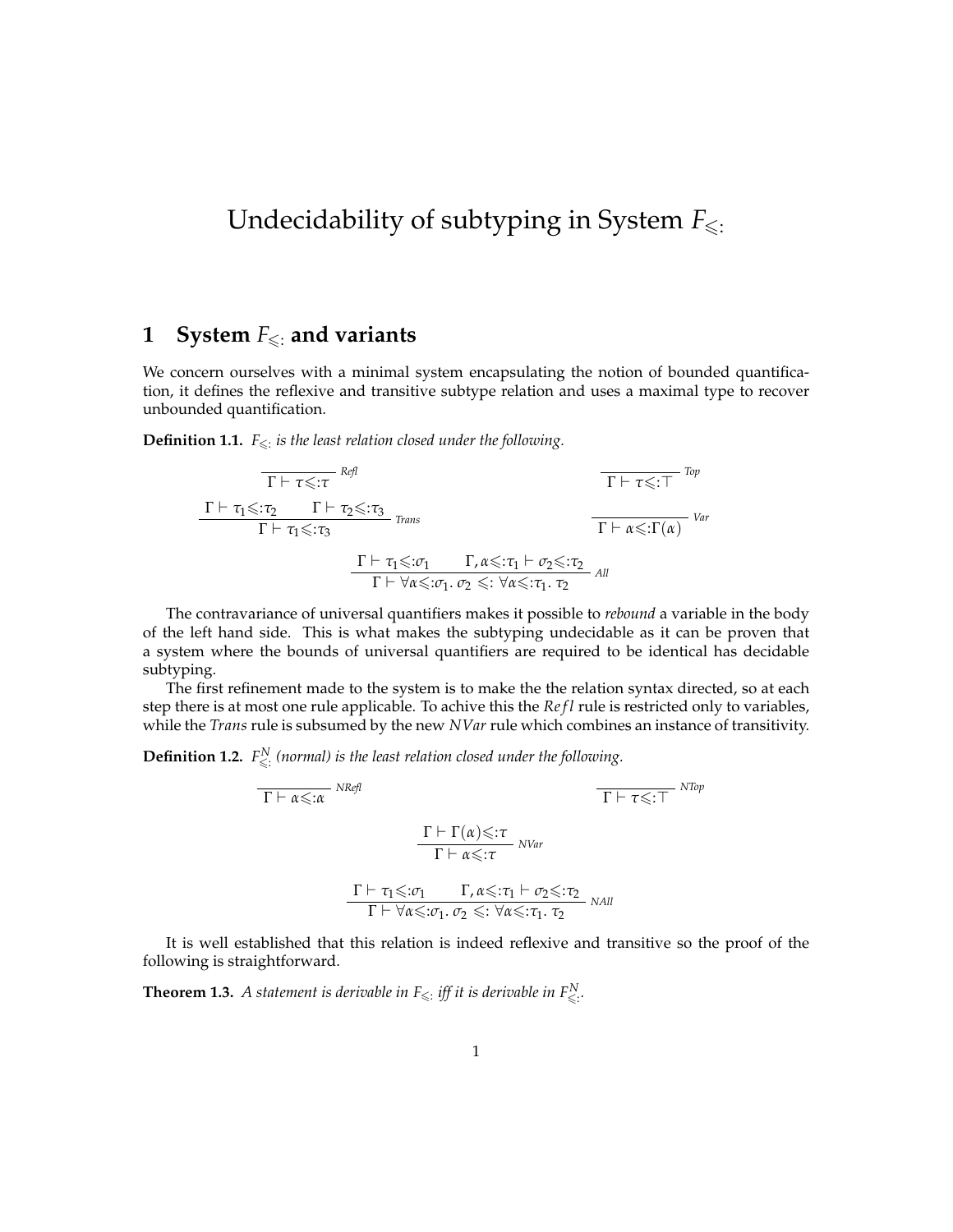#### **1.1 Polarized syntax**

We now make some syntactical restrictions, terms are classified by whether they are allowed to be used to the left (negative) or right (positive) of the subtyping relation. The following operator is defined to *flip* the sign of a term.

**Definition 1.4.**  $\bar{\tau}$  :=  $\forall \alpha \leq \tau$ . *α* 

**Lemma 1.5.**  $\Gamma \vdash \overline{\sigma} \leq \overline{\tau} \iff \Gamma \vdash \tau \leq \overline{\sigma}$ 

Additionally we make negative quantified terms unbounded, as they will be rebounded later. The grammar of the positive and negative terms is defined as follows.

$$
\tau^+ ::= \top | \overline{\tau^-} | \forall \alpha \leq \tau^-, \tau^+
$$

$$
\tau^- ::= \alpha | \overline{\tau^+} | \forall \alpha, \tau^-
$$

We can check that the rules preserve the signs of terms: if a metavariable appears with a given sign in a premise it has the same sign in the conclusion. We restrict the syntax further to disallow negative terms being compared to quantified terms.

For a given natural number *n*, the *n*-positive and *n*-negative terms are defined by the following grammar.

$$
\tau^+ ::= \top | \forall \alpha_0 \leq \tau_0^- \dots \alpha_n \leq \tau_n^- \cdot \overline{\tau^-}
$$
  

$$
\tau^- ::= \alpha | \forall \alpha_0 \dots \alpha_n \cdot \overline{\tau^+}
$$

We can now make a new refinement to the system to make the derivation of judgements deterministic. We drop the signs of terms to avoid notational clutter.

**Definition 1.6.**  $F_{\leqslant}^D$  (deterministic) is the least relation closed under the following.

$$
\frac{\Gamma \vdash \tau \leq \tau}{\Gamma \vdash \tau \leq \tau}^{DTop}
$$
\n
$$
\frac{\Gamma \vdash \Gamma(\alpha) \leq \forall \alpha_0 \leq \tau_0 \dots \alpha_n \leq \tau_n. \ \overline{\tau}}{\Gamma \vdash \alpha \leq \tau \vee \alpha_0 \leq \tau_0 \dots \alpha_n \leq \tau_n. \ \overline{\tau}}^{DVar}
$$
\n
$$
\frac{\Gamma, \alpha_0 \leq \tau_0, \dots, \alpha_n \leq \tau_0 \vdash \tau \leq \tau}{\Gamma \vdash \forall \alpha_0 \dots \alpha_n. \ \overline{\sigma} \leq \tau \forall \alpha_0 \leq \tau_0 \dots \alpha_n \leq \tau_0 \vdash \tau_n. \ \overline{\tau}}^{DAllNeg}
$$

Statements of  $F^D_{\leqslant}$  may be regarded as statements of  $F^N_{\leqslant}$  after using the abbreviations for negation and unbounded quantification.

**Theorem 1.7.**  $F^N_{\leq$ : is a conservative extension of  $F^D_{\leq$ : an  $F^D_{\leq}$ : statement is derivable iff it is derivable when *considered as an F<sup>N</sup>* 6: *statement.*

*Proof.* One direction is immediate, the other follows by induction of  $F_{\leq \cdot}^N$  derivations whose conclusions are de-abbreviated  $F_{\leq 0}^D$  statements.  $\Box$ 

To make the transition to row machines easier we need another variation to keep the context empty so the quantifier rule immediately substitutes the bounds in the body of the statement. This is safe to do because of the restriction on variables to appear only negatively.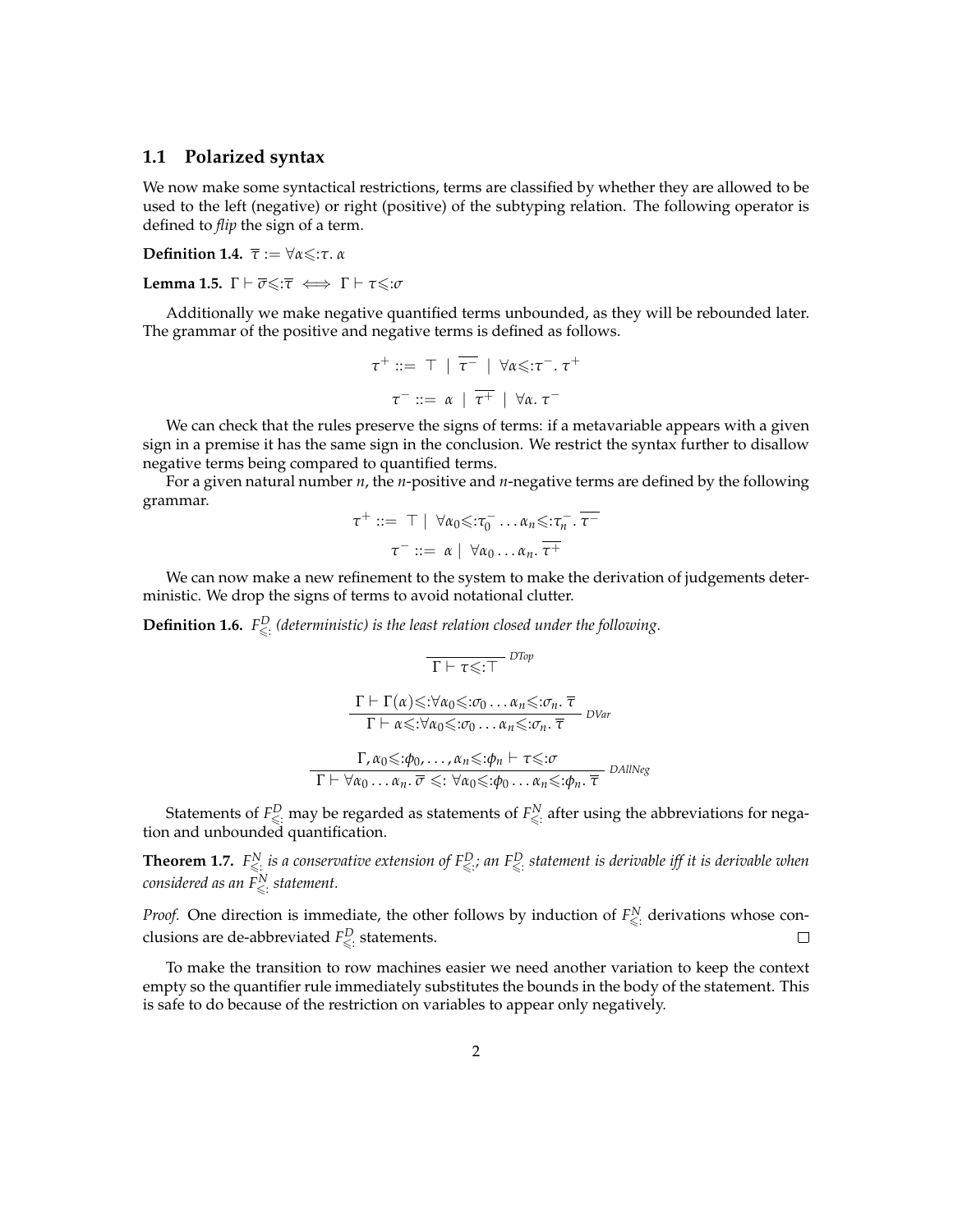#### **1.2 Eager substitution**

**Definition 1.8.**  $F_{\leq z}^F$  (flattened) is the least relation closed under the following.

$$
\frac{\top \tau \leq T}{\top \tau \leq \top}^{FTop}
$$
\n
$$
\frac{\top \tau [\phi_0/\alpha_0 \dots \phi_n/\alpha_n] \leq \tau [\phi_0/\alpha_0 \dots \phi_n/\alpha_n]}{\top \forall \alpha_0 \dots \alpha_n. \overline{\sigma} \leq \top \forall \alpha_0 \leq \tau \phi_0 \dots \alpha_n \leq \tau \phi_n. \overline{\tau}}_{FAllNeg}
$$

In order to show that  $F_{\leqslant}^D$  is a conservative extension of this system we first have to show that  $F^D_{\leqslant}$  indeed supports eager substitution.

**Lemma 1.9.** *For all closed*  $φ_1, ..., φ_n$  *the following holds in*  $F^D_{\leq \mathbb{R}}$ 

$$
\alpha_1 \leq \phi_1, \ldots, \alpha_n \leq \phi_n, \Gamma \vdash \sigma \leq \tau \iff \Gamma[\phi_1/\alpha_1, \ldots, \phi_n/\alpha_n] \vdash \sigma[\phi_1/\alpha_1, \ldots, \phi_n/\alpha_n] \leq \tau[\phi_1/\alpha_1, \ldots, \phi_n/\alpha_n]
$$

 $\Box$ 

*Proof.* Both sides follow by induction on the derivation.

**Theorem 1.10.**  $\vdash \sigma \leq \tau$  *is derivable in*  $F_{\leq \tau}^D$  *iff it is derivable in*  $F_{\leq \tau}^F$ 

*Proof.* By induction on the derivation using the previous lemma for the quantifier case.  $\Box$ 

### **2 Rowing Machines**

We now turn our attention to an intermediate model that encapsulates the eager substitution of the last system, the rowing machines.

**Definition 2.1.** *For a given natural number n a rowing machine is a closed tuple of registers*

$$
\langle \rho_1 \dots \rho_n \rangle
$$

*each of which is a row of width n defined by the following grammar*

$$
\rho ::= \alpha \mid [\alpha_1 \ldots \alpha_n] \langle \rho_1 \ldots \rho_n \rangle \mid \text{Hall}
$$

In the term  $[\alpha_1 \dots \alpha_n]\langle \rho_1 \dots \rho_n \rangle$  the variables  $\alpha_i$  are binding occurrences whose scope is all of the rows *ρ<sup>j</sup>* . A row is closed if it contains no free variables, and a rowing machine is closed if it consists of closed rows.

**Definition 2.2.** *The step function is the partial function defined by the following mapping.*  $\iint \rho_1 = [\alpha_1 \dots \alpha_n] \langle \rho'_1 \dots \rho'_n \rangle$ 

$$
\langle \rho_1 \dots \rho_n \rangle \mapsto \langle \rho'_1[\rho_1/\alpha_1 \dots \rho_n/\alpha_n] \dots \rho'_1[\rho_1/\alpha_1 \dots \rho_n/\alpha_n] \rangle
$$

We write  $M \to_R M'$  to denote that the rowing machine M is mapped to M' by the step function.

Because rowing machines consists of closed rows the first element cannot be a variable. Additionally the step function is undefined when the first element is Halt, as expected.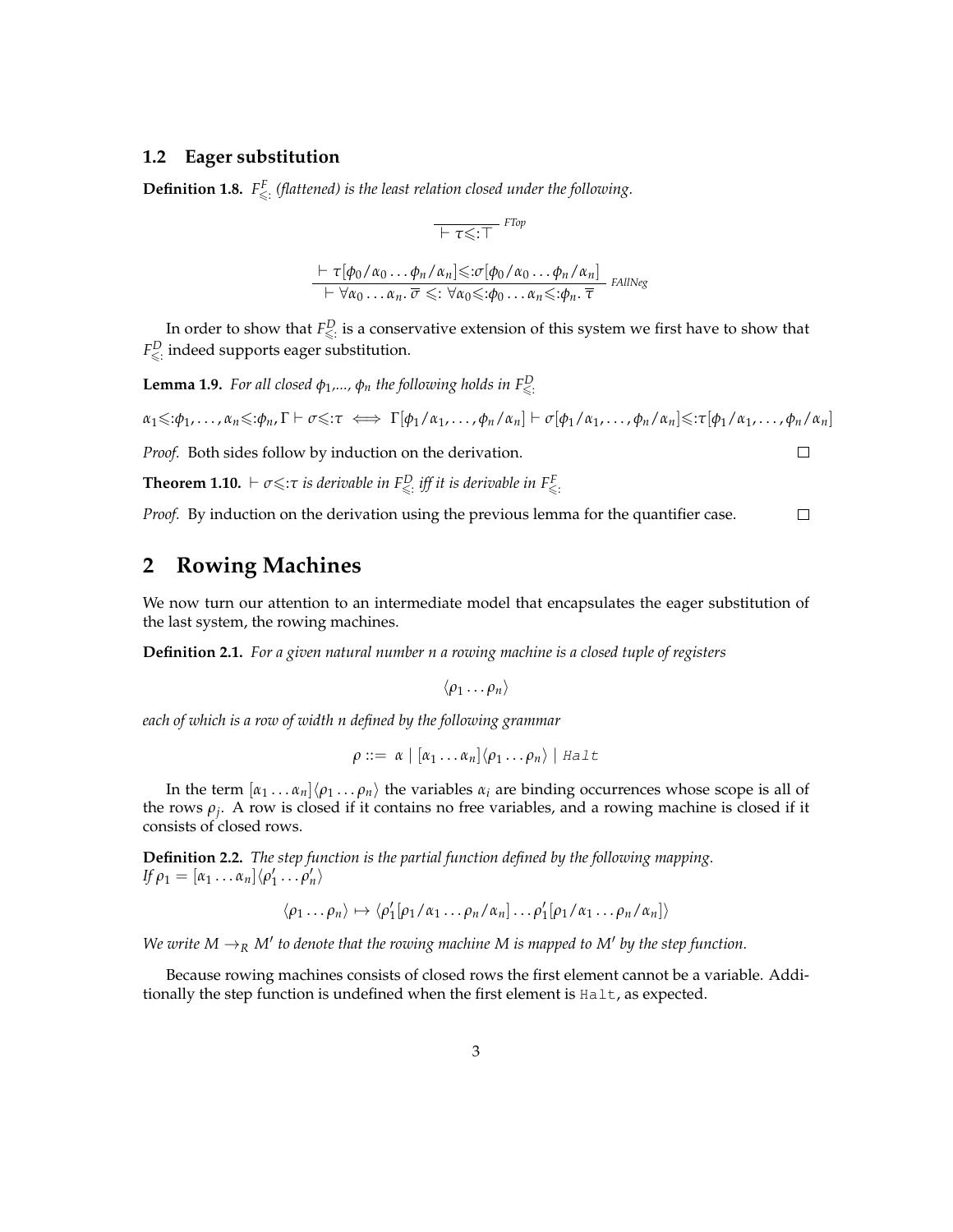**Definition 2.3.** *A rowing machine M halts if for some*  $\rho_2$ , ...,  $\rho_n$ 

 $M \rightarrow_R^* \langle \textit{Hallt}, \rho_2 \dots \rho_n \rangle$ 

We can now encode rowing machines as subtyping problems in an appropriate way; if the rowing machine has Halt as its first row then it it should be encoded as a statement that reaches a subproblem with  $\top$  on the right, alternatively if the rowing machine steps into another then its encoded should be a judgment that reaches the encoding of the the second machine.

Abusing notation we write  $\mathcal F$  for both the encoding of rowing machines and rows.

**Definition 2.4.** *The encoding of rows as*  $F^F_{\leq 1}$  *terms is defined as follows.* 

$$
\mathcal{F}(\alpha_i) := \alpha_i
$$
  
\n
$$
\mathcal{F}(Ha \perp t) := \forall \gamma_0, \alpha_1 \dots \alpha_n. \overline{\top}
$$
  
\n
$$
\mathcal{F}([\alpha_1 \dots \alpha_n] \langle \rho_1 \dots \rho_n \rangle) := \forall \gamma_0, \alpha_1 \dots \alpha_n. \overline{\forall \gamma_0' \leq \gamma_0, \alpha_1' \leq \neg \mathcal{F}(\rho_1) \dots \alpha_n' \leq \neg \mathcal{F}(\rho_n). \overline{\mathcal{F}(\rho_1)}}
$$

**Definition 2.5.** *The encoding of a row machine as an*  $F_{\leq z}^F$  *statement is defined as follows.* 

$$
\mathcal{F}(\langle \rho_1 \dots \rho_n \rangle) := \vdash \sigma \leq \forall \gamma_0 \leq \vdots \sigma, \gamma_1 \leq \vdots \mathcal{F}(\rho_1) \dots \gamma_n \leq \vdots \mathcal{F}(\rho_n). \overline{\mathcal{F}(\rho_1)}
$$

*where*  $\sigma := \forall \gamma_0 \ldots \gamma_n$ .  $\overline{\forall \gamma'_0 \leqslant : \gamma_0 \ldots \gamma'_n \leqslant : \gamma_n$ .  $\overline{\gamma_0}$ 

It is easy to check that in fact  $\mathcal{F}(R)$  is a closed  $F_{\leqslant}^F$  statement for any rowing machine  $R$ . We can prove the translation has the expected property.

**Lemma 2.6.** If  $R \to_R R'$  then  $\mathcal{F}(R)$  is derivable from  $\mathcal{F}(R')$ 

*Proof.* Let  $R = \langle \rho_1 \dots \rho_n \rangle$ , because *R* steps to *R'* we now that  $\rho_1$  is of the form  $[\alpha_1 \dots \alpha_n] \langle \rho'_1 \dots \rho'_n \rangle$ , and  $R' = \langle \rho'_1[\rho_1/\alpha_1 \dots \rho_n/\alpha_n] \dots \rho'_1[\rho_1/\alpha_1 \dots \rho_n/\alpha_n] \rangle$ 

$$
\frac{\mathcal{F}(R') \equiv \vdash \sigma \leq \vdots \forall \gamma_0 \leq \vdots \sigma, \gamma_1 \leq \vdots \mathcal{F}(\rho'_1)[\theta] \dots \gamma_n \leq \vdots \mathcal{F}(\rho'_n)[\theta] \cdot \overline{\mathcal{F}(\rho'_1)[\theta]}}{\vdash \mathcal{F}(\rho_1)[\sigma/\gamma_0, \mathcal{F}(\rho_1)/\gamma_1 \dots \mathcal{F}(\rho_n)/\gamma_n] \leq \vdots \forall \gamma'_0 \leq \vdots \sigma, \gamma'_1 \leq \vdots \mathcal{F}(\rho_1) \dots \gamma'_n \leq \vdots \mathcal{F}(\rho_n) \cdot \overline{\sigma}}{\mathcal{F}(R) \equiv \vdash \sigma \leq \vdots \forall \gamma_0 \leq \vdots \sigma, \gamma_1 \leq \vdots \mathcal{F}(\rho_1) \dots \gamma_n \leq \vdots \mathcal{F}(\rho_n) \cdot \overline{\mathcal{F}(\rho_1)}} \text{FAllNeg}
$$

 $\Box$ 

 $\Box$ 

where  $\theta$  is the substitution  $[\mathcal{F}(\rho_1)/\alpha_1 \dots \mathcal{F}(\rho_n)/\alpha_n]$ .

**Lemma 2.7.**  $\mathcal{F}(\langle \text{Half}, \rho_2 \dots \rho_n \rangle)$  *is derivable for all*  $\rho_2, \dots, \rho_n$ 

*Proof.*

$$
\frac{\overline{\vdash \sigma \leq \vdots \top}^{\text{FTop}}}{\vdash (\forall \gamma_0, \alpha_1 \ldots \alpha_n. \overline{\top}) \leq \vdots (\forall \gamma_0' \leq \sigma \ldots \gamma_n' \leq \vdots \mathcal{F}(\rho_n). \overline{\sigma})}^{\text{FAllNeg}}
$$
\n
$$
\mathcal{F}(\langle \text{Half}, \rho_2 \ldots \rho_n \rangle) \equiv \vdash \sigma \leq \vdots \forall \gamma_0 \leq \vdots \sigma, \gamma_1 \leq \vdots \mathcal{F}(\text{Half}) \ldots \gamma_n \leq \vdots \mathcal{F}(\rho_n). \overline{\mathcal{F}(\text{Half})}^{\text{FAllNeg}}
$$

**Theorem 2.8.** *The rowing machine R halts iff*  $\mathcal{F}(R)$  *is derivable.*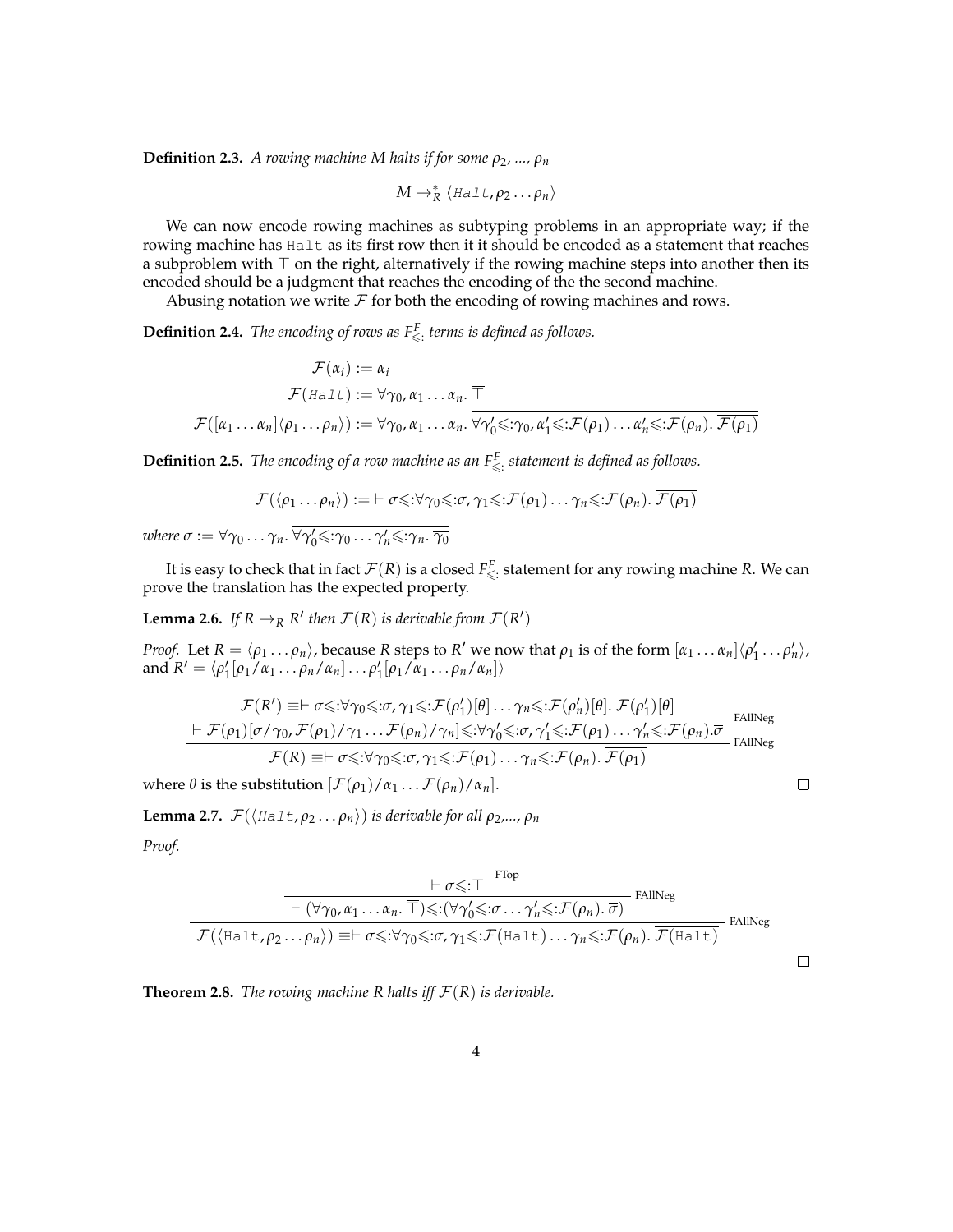We use some abbreviations for denoting rows.

- When the symbol appears as the *i*th component of a row  $[\alpha_1 \dots \alpha_n]\langle \rho_1 \dots \rho_n \rangle$  it stands for the variable *α<sup>i</sup>* .
- Instead of using variable names we use their indices, #*i* denotes the *i*th bound variable of the row in which it appears, ##*i* denotes the *i*th bound variable of the row enclosing the one in which it appears, and so on.

For example, we can abbreviate the following nested row as follows.

$$
[\alpha_1 \ldots \alpha_3] \langle \alpha_1, [\beta_1 \ldots \beta_3] \langle \alpha_1, \beta_1, \beta_3 \rangle, \alpha_1 \rangle \equiv \langle -, \langle \text{#} \text{#}1, \text{#}1, - \rangle, \text{#}1 \rangle
$$

#### **3 Two Counter Machines**

A 2-counter machine consists of a program counter and two registers (*PC*, *A*, *B*), and a program which is a list of instructions of the form:

$$
instr ::= incAn | incBn
$$
  
\n|dec<sub>A</sub>n/m | dec<sub>B</sub>n/m  
\n|halt

**Definition 3.1.** *For a program I*1, . . . , *I<sup>n</sup> the step function is the partial function defined by the following*

$$
(inc_A n, A, B) \mapsto (I_n, SA, B)
$$

$$
(inc_B n, A, B) \mapsto (I_n, A, SB)
$$

$$
(dec_A n/m, 0, B) \mapsto (I_n, 0, B)
$$

$$
(dec_A n/m, SA, B) \mapsto (I_m, A, B)
$$

$$
(dec_B n/m, A, 0) \mapsto (I_n, A, 0)
$$

$$
(dec_B n/m, A, SB) \mapsto (I_m, A, B)
$$

We write  $M \rightarrow_{2CM} M'$  to denote that the 2-counter machine M is mapped to M' by the step function.

**Definition 3.2.** *A 2-counter machine M halts if for some A and B*

$$
M \rightarrow_{2CM}^{*} (Halt, A, B)
$$

In order to encode 2-counter machines as rowing machines we need an encoding of instructions and of natural numbers in each register. For a program of length *n* the encodings are rows of width  $n + 5$ , the first 5 registers store *PC*, *A*, *B*, and the branching addresses for the decreasing instruction, the last *n* registers store the encoding of the program. Abusing notation we use  $R$  for all the encodings.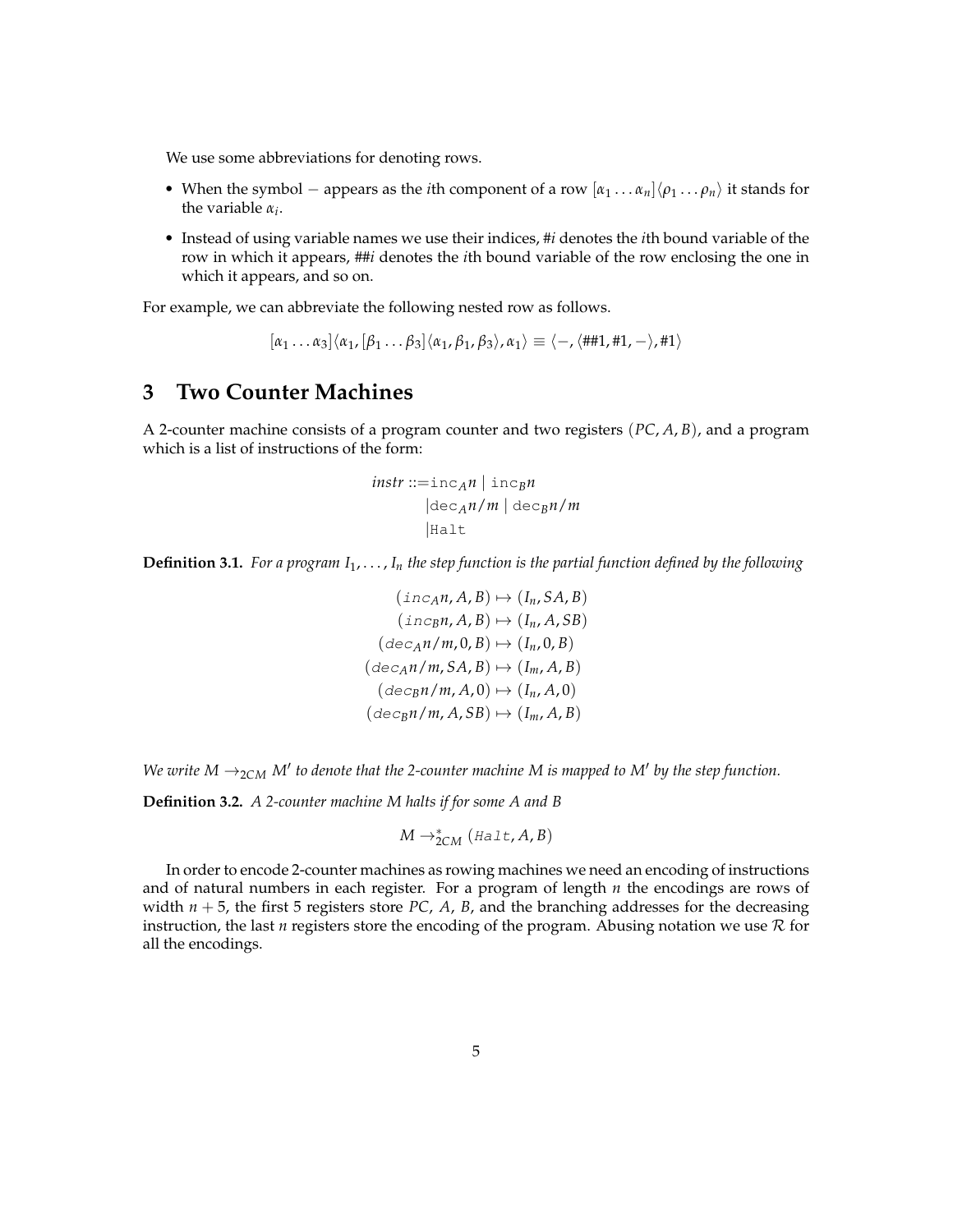**Definition 3.3.** *The encoding of instructions is defined as:*

$$
\mathcal{R}(inc_A m) := \langle \#m + 5, \langle \#5, \#42, -, \text{Halt}, \text{Halt}, - \cdots \rangle, -, \text{Halt}, \text{Halt}, - \cdots \rangle
$$
  
\n
$$
\mathcal{R}(inc_B m) := \langle \#m + 5, -, \langle \#5, -, \#43, \text{Halt}, \text{Halt}, - \cdots \rangle, \text{Halt}, \text{Halt}, - \cdots \rangle
$$
  
\n
$$
\mathcal{R}(dec_A m/n) := \langle \#2, -, -, \#m + 5, \#n + 5, - \cdots \rangle
$$
  
\n
$$
\mathcal{R}(dec_B m/n) := \langle \#3, -, -, \#m + 5, \#n + 5, - \cdots \rangle
$$
  
\n
$$
\mathcal{R}(halt) := \langle \text{Halt}, -, -, \text{Halt}, \text{Halt}, - \cdots \rangle
$$

*The encoding of the contents of each register is defined as:*

$$
\mathcal{R}_A(0) := \langle #4, -, -, \text{Halt}, \text{Halt}, - \cdots - \rangle
$$
  

$$
\mathcal{R}_A(n+1) := \langle #5, \mathcal{R}_A(n), -, \text{Halt}, \text{Halt}, - \cdots - \rangle
$$

$$
\mathcal{R}_B(0) := \langle #4, -, -, \text{Half}, \text{Half}, - \cdots - \rangle
$$
  

$$
\mathcal{R}_B(n+1) := \langle #5, -, \mathcal{R}_B(n), \text{Half}, \text{Half}, - \cdots - \rangle
$$

*The encoding of a 2-counter machine and a program is defined as:*

$$
\mathcal{R}(PC, A, B, I_1, \ldots, I_n) := \langle \mathcal{R}(PC), \mathcal{R}_A(A), \mathcal{R}(B), \mathcal{R}_B(I_1), \ldots, \mathcal{R}(I_n) \rangle
$$

**Lemma 3.4.** *If*  $M \rightarrow_{2CM} M'$  then  $\mathcal{R}(M) \rightarrow_R^+ \mathcal{R}(M')$ 

*Proof.* By case analysis on *PC*, as the machine steps it cannot be Halt.  $\text{Case } P\vec{C} = \text{inc}_A n$ , so  $M' = (I_n, A + 1, B)$ 

$$
\mathcal{R}(M) \equiv \langle \langle \text{Hm} + 5, \langle \text{H5}, \text{HH2}, -, \text{Half}, \text{halt}, - \cdots \rangle, -, \text{Half}, \text{Half}, - \cdots \rangle,
$$
  
\n
$$
\mathcal{R}_A(A), \mathcal{R}_B(B), \text{Half}, \text{Half}, \mathcal{R}(I_1) \dots \mathcal{R}(I_w) \rangle
$$
  
\n
$$
\rightarrow_R \langle \mathcal{R}(I_m), \langle \text{H5}, \mathcal{R}_A(A), -, \text{Half}, \text{Half}, - \cdots \rangle, \mathcal{R}_B(B), \text{Half}, \text{Half}, \mathcal{R}(I_1) \dots \mathcal{R}(I_w) \rangle
$$
  
\n
$$
\equiv \langle \mathcal{R}(I_m), \mathcal{R}_A(A+1), \mathcal{R}_B(B), \text{Half}, \text{Half}, \mathcal{R}(I_1) \dots \mathcal{R}(I_w) \rangle \equiv \mathcal{R}(M')
$$

Case  $PC = \text{dec}_{A}m/n$  and  $A = 0$ , so  $M' = (I_m, 0, B)$ 

$$
\mathcal{R}(M) \equiv \langle \langle #2, -, -, \#m + 5, \#n + 5, - \cdots - \rangle, \mathcal{R}_A(0), \mathcal{R}_B(B), \text{Halt}, \text{Halt}, - \cdots - \rangle
$$
  
\n
$$
\rightarrow_R \langle \langle #4, -, -, \text{Halt}, \text{Halt}, - \cdots - \rangle, \mathcal{R}_A(0), \mathcal{R}_B(B), \mathcal{R}(I_m), \mathcal{R}(I_1) \dots \mathcal{R}(I_w) \rangle
$$
  
\n
$$
\rightarrow_R \langle \mathcal{R}(I_m), \mathcal{R}_A(0), \mathcal{R}_B(B), \text{Halt}, \text{Halt}, \mathcal{R}(I_1) \dots \mathcal{R}(I_w) \rangle \equiv \mathcal{R}(M')
$$

Case  $PC = \text{dec}_{A} m / n$  and  $A = A' + 1$ , so  $M' = (I_n, A', B)$ 

$$
\mathcal{R}(M) \equiv \langle \langle #2, -, -, \#m + 5, \#n + 5, - \cdots - \rangle, \mathcal{R}_A(A' + 1), \mathcal{R}_B(B), \text{Halt}, \text{Halt}, - \cdots - \rangle
$$
  
\n
$$
\rightarrow_R \langle \langle #5, \mathcal{R}_A(A'), -, \text{Halt}, \text{Halt}, - \cdots - \rangle, \mathcal{R}_A(A' + 1), \mathcal{R}_B(B), \mathcal{R}(I_m), \mathcal{R}(I_1), \dots \mathcal{R}(I_w) \rangle
$$
  
\n
$$
\rightarrow_R \langle \mathcal{R}(I_n), \mathcal{R}_A(A'), \mathcal{R}_B(B), \text{Halt}, \text{Halt}, \mathcal{R}(I_1) \dots \mathcal{R}(I_w) \rangle \equiv \mathcal{R}(M')
$$

 $\Box$ 

The cases for the register *B* are similar.

**Lemma 3.5.** *For all A, B, and programs*  $I_1, \ldots, I_n$ 

$$
\mathcal{R}(Halt, A, B, I_1, \ldots, I_n) \rightarrow_R \langle Halt, \mathcal{R}_A(A), \mathcal{R}_B(B), Halt, Halt, \mathcal{R}(I_1) \ldots \mathcal{R}(I_w) \rangle
$$

**Theorem 3.6.** *M halts iff*  $\mathcal{R}(M)$  *halts.*